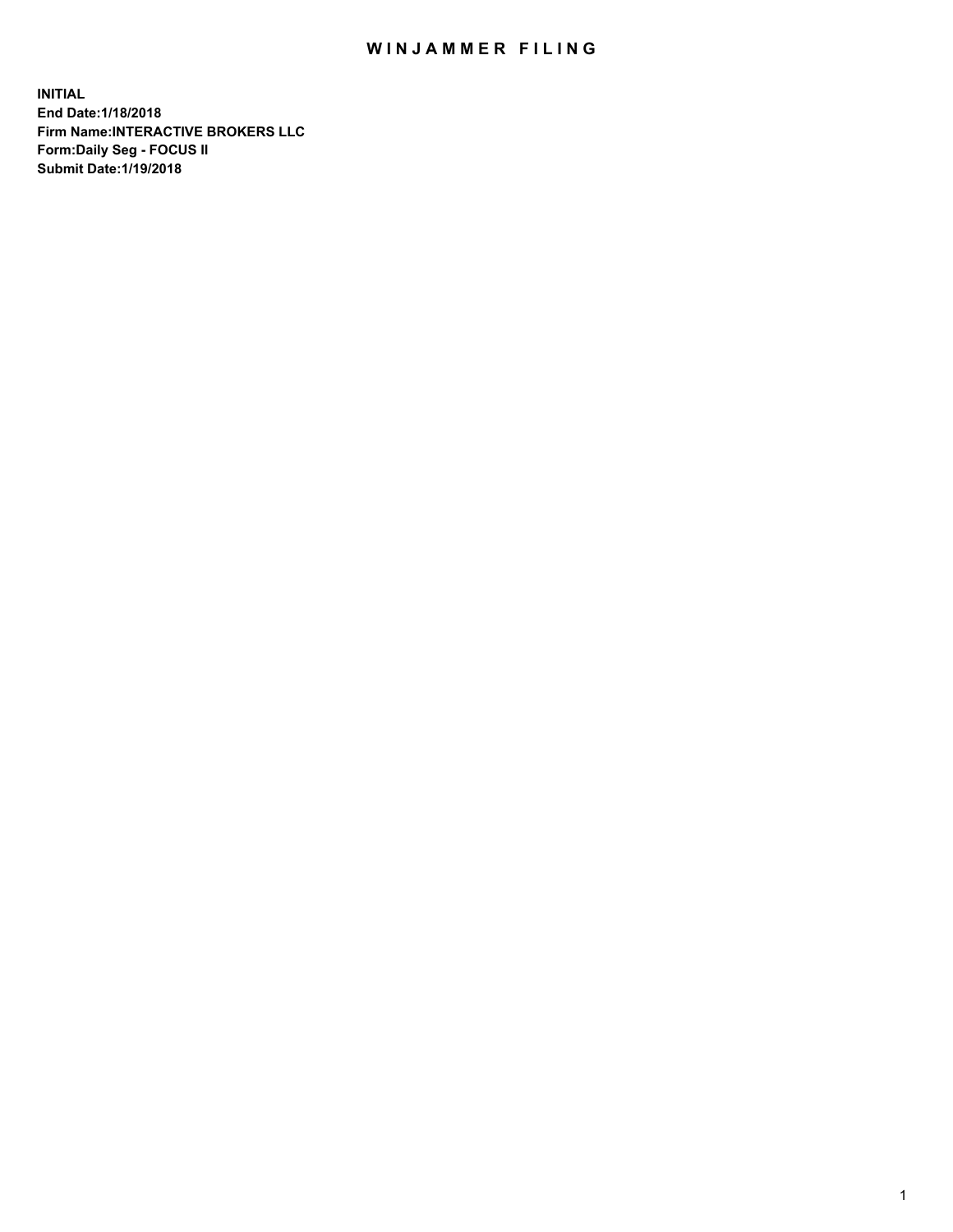## **INITIAL End Date:1/18/2018 Firm Name:INTERACTIVE BROKERS LLC Form:Daily Seg - FOCUS II Submit Date:1/19/2018 Daily Segregation - Cover Page**

| Name of Company<br><b>Contact Name</b><br><b>Contact Phone Number</b><br><b>Contact Email Address</b>                                                                                                                                                                                                                          | <b>INTERACTIVE BROKERS LLC</b><br><b>James Menicucci</b><br>203-618-8085<br>jmenicucci@interactivebrokers.c<br>om |
|--------------------------------------------------------------------------------------------------------------------------------------------------------------------------------------------------------------------------------------------------------------------------------------------------------------------------------|-------------------------------------------------------------------------------------------------------------------|
| FCM's Customer Segregated Funds Residual Interest Target (choose one):<br>a. Minimum dollar amount: ; or<br>b. Minimum percentage of customer segregated funds required:% ; or<br>c. Dollar amount range between: and; or<br>d. Percentage range of customer segregated funds required between: % and %.                       | $\overline{\mathbf{0}}$<br>0<br>155,000,000 245,000,000<br>00                                                     |
| FCM's Customer Secured Amount Funds Residual Interest Target (choose one):<br>a. Minimum dollar amount: ; or<br>b. Minimum percentage of customer secured funds required:%; or<br>c. Dollar amount range between: and; or<br>d. Percentage range of customer secured funds required between: % and %.                          | $\overline{\mathbf{0}}$<br>0<br>80,000,000 120,000,000<br>00                                                      |
| FCM's Cleared Swaps Customer Collateral Residual Interest Target (choose one):<br>a. Minimum dollar amount: ; or<br>b. Minimum percentage of cleared swaps customer collateral required:% ; or<br>c. Dollar amount range between: and; or<br>d. Percentage range of cleared swaps customer collateral required between:% and%. | $\overline{\mathbf{0}}$<br>$\overline{\mathbf{0}}$<br>00<br>0 <sub>0</sub>                                        |

Attach supporting documents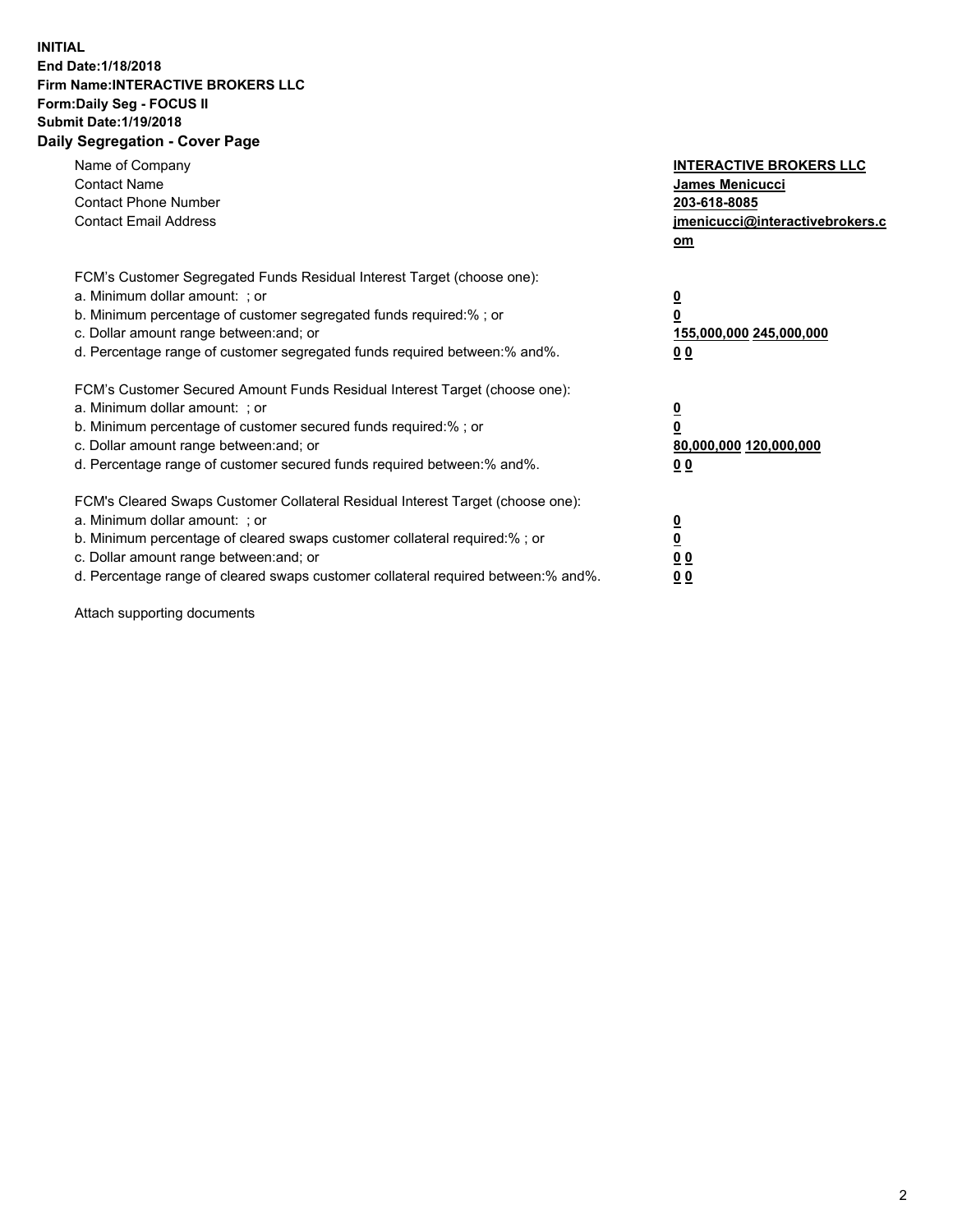## **INITIAL End Date:1/18/2018 Firm Name:INTERACTIVE BROKERS LLC Form:Daily Seg - FOCUS II Submit Date:1/19/2018 Daily Segregation - Secured Amounts**

|     | Daily Jegiegation - Jeculed Aniounts                                                        |                                   |
|-----|---------------------------------------------------------------------------------------------|-----------------------------------|
|     | Foreign Futures and Foreign Options Secured Amounts                                         |                                   |
|     | Amount required to be set aside pursuant to law, rule or regulation of a foreign            | $0$ [7305]                        |
|     | government or a rule of a self-regulatory organization authorized thereunder                |                                   |
| 1.  | Net ledger balance - Foreign Futures and Foreign Option Trading - All Customers             |                                   |
|     | A. Cash                                                                                     | 497,461,014 [7315]                |
|     | B. Securities (at market)                                                                   | $0$ [7317]                        |
| 2.  | Net unrealized profit (loss) in open futures contracts traded on a foreign board of trade   | 38,608,548 [7325]                 |
| 3.  | Exchange traded options                                                                     |                                   |
|     | a. Market value of open option contracts purchased on a foreign board of trade              | 11,196 [7335]                     |
|     | b. Market value of open contracts granted (sold) on a foreign board of trade                | $-58,780$ [7337]                  |
| 4.  | Net equity (deficit) (add lines 1.2. and 3.)                                                | 536,021,978 [7345]                |
| 5.  | Account liquidating to a deficit and account with a debit balances - gross amount           | 2,793 [7351]                      |
|     | Less: amount offset by customer owned securities                                            | 0 [7352] 2,793 [7354]             |
| 6.  | Amount required to be set aside as the secured amount - Net Liquidating Equity              | 536,024,771 [7355]                |
|     | Method (add lines 4 and 5)                                                                  |                                   |
| 7.  | Greater of amount required to be set aside pursuant to foreign jurisdiction (above) or line | 536,024,771 [7360]                |
|     | 6.                                                                                          |                                   |
|     | FUNDS DEPOSITED IN SEPARATE REGULATION 30.7 ACCOUNTS                                        |                                   |
| 1.  | Cash in banks                                                                               |                                   |
|     | A. Banks located in the United States                                                       | 78,699,860 [7500]                 |
|     | B. Other banks qualified under Regulation 30.7                                              | 0 [7520] 78,699,860 [7530]        |
| 2.  | Securities                                                                                  |                                   |
|     | A. In safekeeping with banks located in the United States                                   | 422,917,835 [7540]                |
|     | B. In safekeeping with other banks qualified under Regulation 30.7                          | 0 [7560] 422,917,835 [7570]       |
| 3.  | Equities with registered futures commission merchants                                       |                                   |
|     | A. Cash                                                                                     | $0$ [7580]                        |
|     | <b>B.</b> Securities                                                                        | $0$ [7590]                        |
|     | C. Unrealized gain (loss) on open futures contracts                                         | $0$ [7600]                        |
|     | D. Value of long option contracts                                                           | $0$ [7610]                        |
|     | E. Value of short option contracts                                                          | 0 [7615] 0 [7620]                 |
| 4.  | Amounts held by clearing organizations of foreign boards of trade                           |                                   |
|     | A. Cash                                                                                     | $0$ [7640]                        |
|     | <b>B.</b> Securities                                                                        | $0$ [7650]                        |
|     | C. Amount due to (from) clearing organization - daily variation                             | $0$ [7660]                        |
|     | D. Value of long option contracts                                                           | $0$ [7670]                        |
|     | E. Value of short option contracts                                                          | 0 [7675] 0 [7680]                 |
| 5.  | Amounts held by members of foreign boards of trade                                          |                                   |
|     | A. Cash                                                                                     | 142,434,539 [7700]                |
|     | <b>B.</b> Securities                                                                        | $0$ [7710]                        |
|     | C. Unrealized gain (loss) on open futures contracts                                         | 11,894,231 [7720]                 |
|     | D. Value of long option contracts                                                           | 11,196 [7730]                     |
|     | E. Value of short option contracts                                                          | -58,780 [7735] 154,281,186 [7740] |
| 6.  | Amounts with other depositories designated by a foreign board of trade                      | $0$ [7760]                        |
| 7.  | Segregated funds on hand                                                                    | $0$ [7765]                        |
| 8.  | Total funds in separate section 30.7 accounts                                               | 655,898,881 [7770]                |
| 9.  | Excess (deficiency) Set Aside for Secured Amount (subtract line 7 Secured Statement         | 119,874,110 [7380]                |
|     | Page 1 from Line 8)                                                                         |                                   |
| 10. | Management Target Amount for Excess funds in separate section 30.7 accounts                 | 80,000,000 [7780]                 |
| 11. | Excess (deficiency) funds in separate 30.7 accounts over (under) Management Target          | 39,874,110 [7785]                 |
|     |                                                                                             |                                   |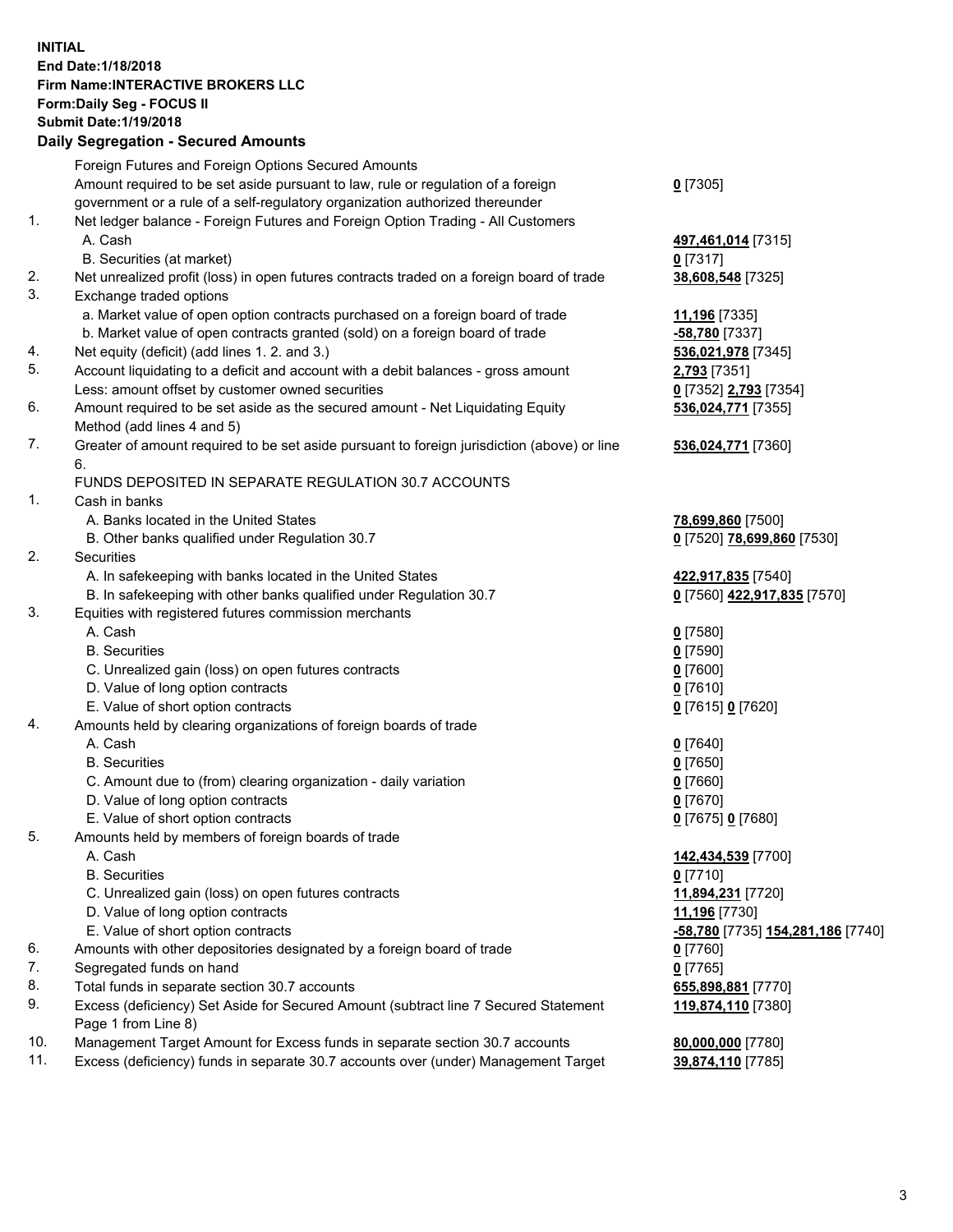**INITIAL End Date:1/18/2018 Firm Name:INTERACTIVE BROKERS LLC Form:Daily Seg - FOCUS II Submit Date:1/19/2018 Daily Segregation - Segregation Statement** SEGREGATION REQUIREMENTS(Section 4d(2) of the CEAct) 1. Net ledger balance A. Cash **4,686,485,895** [7010] B. Securities (at market) **0** [7020] 2. Net unrealized profit (loss) in open futures contracts traded on a contract market **-122,849,982** [7030] 3. Exchange traded options A. Add market value of open option contracts purchased on a contract market **286,279,866** [7032] B. Deduct market value of open option contracts granted (sold) on a contract market **-373,074,418** [7033] 4. Net equity (deficit) (add lines 1, 2 and 3) **4,476,841,361** [7040] 5. Accounts liquidating to a deficit and accounts with debit balances - gross amount **266,511** [7045] Less: amount offset by customer securities **0** [7047] **266,511** [7050] 6. Amount required to be segregated (add lines 4 and 5) **4,477,107,872** [7060] FUNDS IN SEGREGATED ACCOUNTS 7. Deposited in segregated funds bank accounts A. Cash **677,356,856** [7070] B. Securities representing investments of customers' funds (at market) **2,795,409,870** [7080] C. Securities held for particular customers or option customers in lieu of cash (at market) **0** [7090] 8. Margins on deposit with derivatives clearing organizations of contract markets A. Cash **23,695,385** [7100] B. Securities representing investments of customers' funds (at market) **1,261,864,884** [7110] C. Securities held for particular customers or option customers in lieu of cash (at market) **0** [7120] 9. Net settlement from (to) derivatives clearing organizations of contract markets **5,836,286** [7130] 10. Exchange traded options A. Value of open long option contracts **286,186,189** [7132] B. Value of open short option contracts **-373,021,312** [7133] 11. Net equities with other FCMs A. Net liquidating equity **0** [7140] B. Securities representing investments of customers' funds (at market) **0** [7160] C. Securities held for particular customers or option customers in lieu of cash (at market) **0** [7170] 12. Segregated funds on hand **0** [7150] 13. Total amount in segregation (add lines 7 through 12) **4,677,328,158** [7180] 14. Excess (deficiency) funds in segregation (subtract line 6 from line 13) **200,220,286** [7190] 15. Management Target Amount for Excess funds in segregation **155,000,000** [7194] **45,220,286** [7198]

16. Excess (deficiency) funds in segregation over (under) Management Target Amount Excess